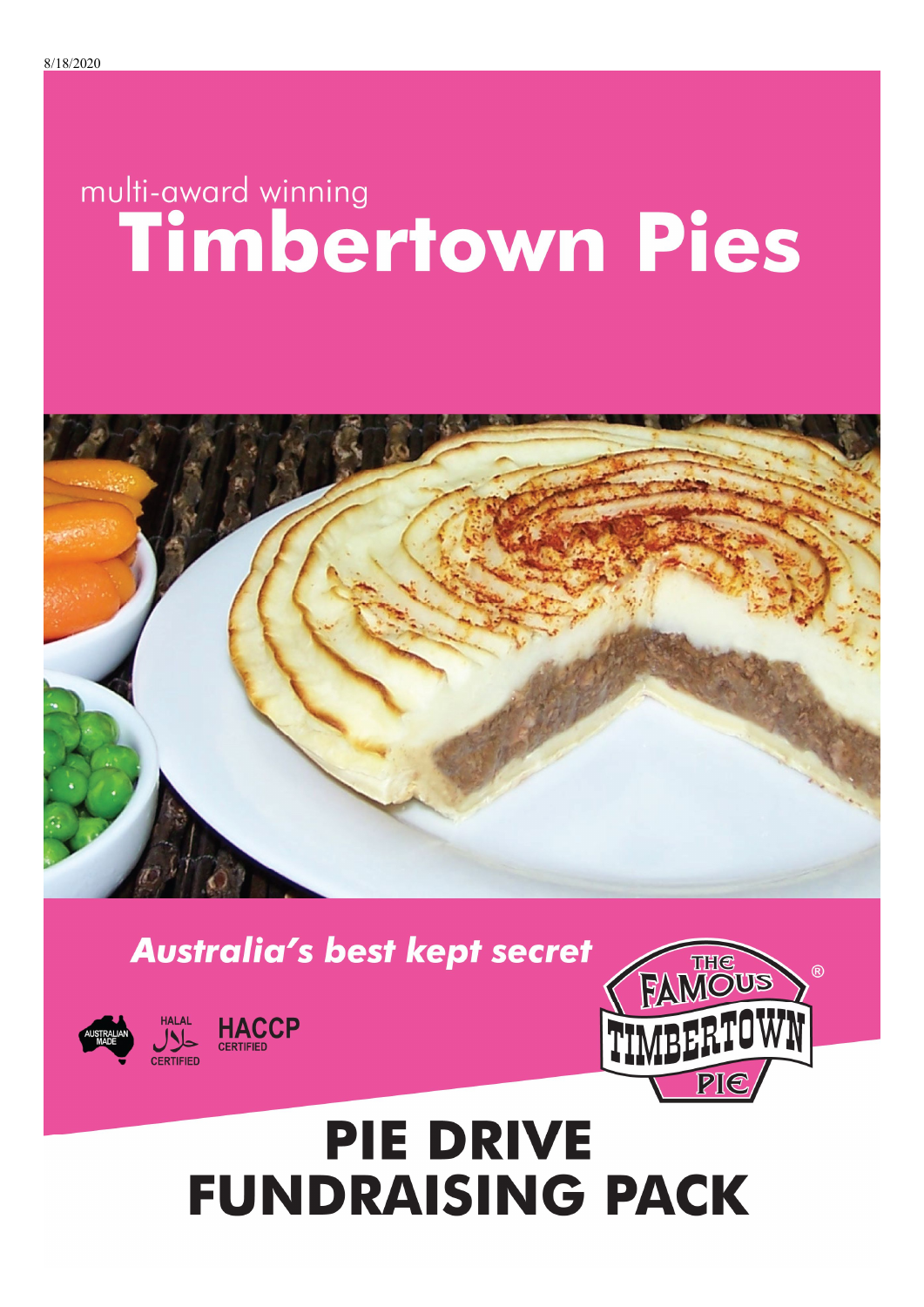#### **FUNDRAISING PROCEDURE** *5 steps to easy, profitable and successful fundraising . . .*

#### **1. Phone us on 02 6581 2177**

To book your distribution date and to **confirm you have the current price list.**

#### **2. Organise your Order Forms**

Photocopy the below 'Individual Order Form' and hand them out to all your sellers to distribute to parents and friends. Attach a supporting letter to promote the Pie Drive and ensure you write the return and distribution dates on the 'Individual Order Form' before photocopying. The distribution date is the day pies are delivered and handed out.

#### **3. Complete a list of Totals**

Use a spare 'Individual Order Form' as your Total sheet – add together the total orders for each product. **Totals need to be double checked by you** to ensure we bake the required number of pies.

#### **4. Phone or Fax your Totals List**

Make sure your organisations name, delivery address, delivery date and the earliest and latest delivery time is clearly written.

#### **5. Delivery to your door**

Our refrigerated trucks will deliver your freshly baked pies individually wrapped and sealed with full nutritional and ingredient information. **\$20 - \$50 per pie drive** will be charged to cover deliveries and third party storage costs. All you need to do is hand out the pies according to each individual order.

#### **Important Notes:**

- Please complete your Totals Form with care. It must be double-checked to ensure we bake and deliver the correct amount of each product to fill your orders.
- Instruct your supporters on your covering letter to make cheques payable to your organisation. A single cheque should then be made payable to Timbertown Pies after the confirmation of your order.
- Ensure we receive your order a minimum 7 days prior to delivery.
- Our pies are delivered FROZEN and can be kept for up to 7 days in the fridge or frozen for months. Why not stock up for the easiest family meal around and raise funds for your group at the same time.
- Our contact details are:

**Donna Byrnes Sales & Support** Mob 0409 812 190 chris@timbertownpies.com.au

**Timbertown Pies Pty Ltd** Ph: 02 6581 2177 accounts@timbertownpies.com.au www.timbertownpies.com.au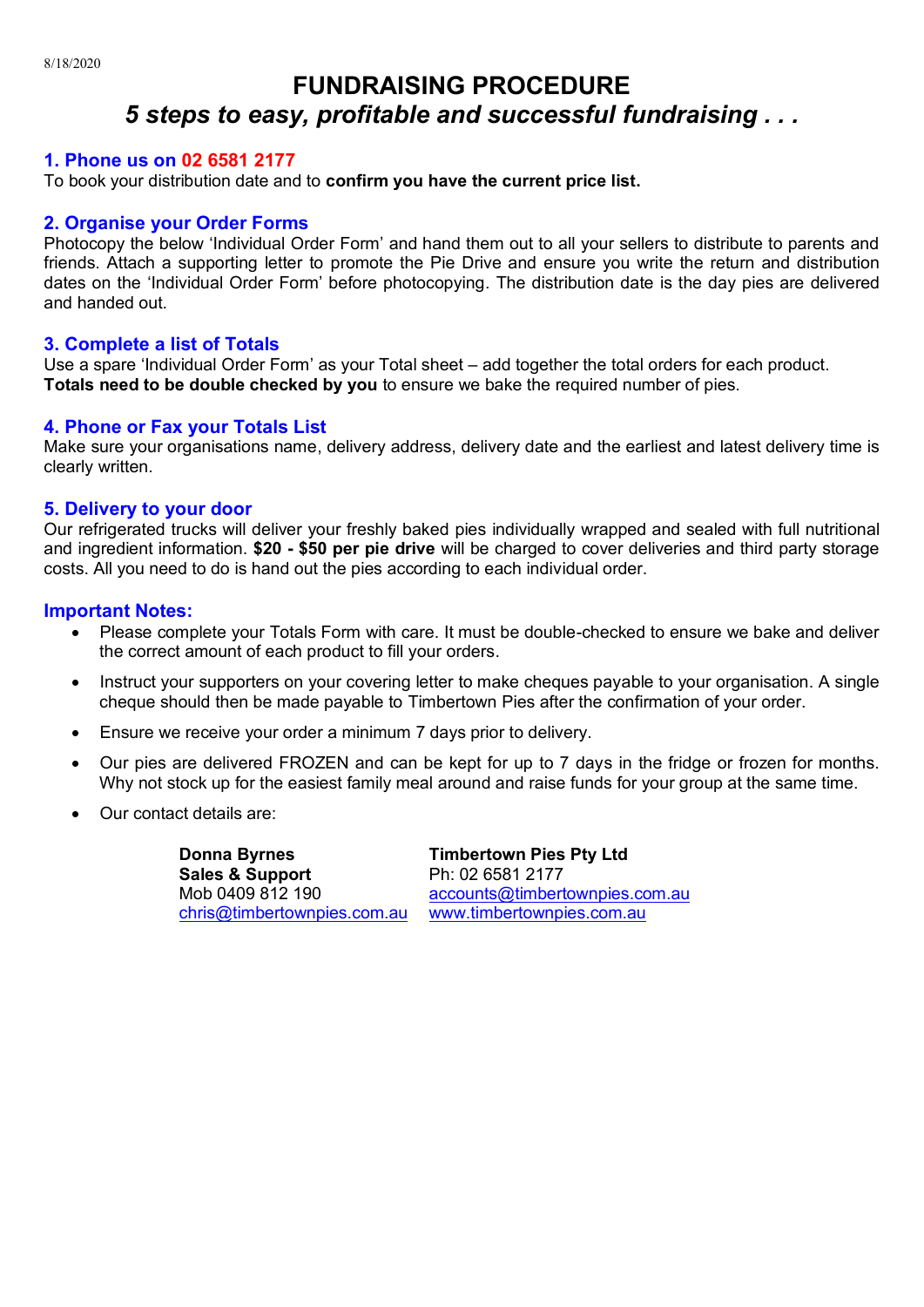## **RTOWN** PIE DRIVE ORDER FORM

| <b>Standard Size Pies 220g</b>                   | <b>Price</b>         | Qty |
|--------------------------------------------------|----------------------|-----|
| <b>Beef Steak Pie</b>                            | \$4.00               |     |
| <b>Curry Steak Pie</b>                           | \$4.00               |     |
| <b>Steak &amp; Mushroom Pie</b>                  | \$4.00               |     |
| <b>Steak &amp; Kidney Pie</b>                    | \$4.00               |     |
| <b>Steak &amp; Potato Pie</b>                    | \$4.00               |     |
| <b>Steak Cheese &amp; Bacon Pie</b>              | \$4.00               |     |
| <b>Angus Chunky Steak Pie</b>                    | \$4.00               |     |
| Angus Chunky Steak & Pepper Pie                  | \$4.00               |     |
| <b>Angus Chunky Steak Dianne Pie</b>             | \$4.00               |     |
| <b>Chicken Mornay Pie</b>                        | \$4.00               |     |
| <b>Chicken Curry Pie</b>                         | \$4.00               |     |
| <b>Vegetable Mornay Pie</b>                      | \$4.00               |     |
| <b>Apple Pie</b>                                 | \$4.00               |     |
| <b>Large Beef Sausage Roll</b>                   | \$3.00               |     |
| <b>GLUTEN FREE Mince Beef Pie</b>                | \$5.00               |     |
| <b>GLUTEN FREE Chunky Steak Pie</b>              | \$5.00               |     |
| <b>GLUTEN FREE Chunky Steak &amp; Pepper Pie</b> | \$5.00               |     |
| <b>GLUTEN FREE Chicken &amp; Vegetable Pie</b>   | \$5.00               |     |
| <b>GLUTEN FREE Vegetable Mornay Pie</b>          | \$5.00               |     |
| <b>Family Size Pies 700g</b>                     | <b>Price</b>         | Qty |
| <b>Beef Steak Pie</b>                            | \$12.00              |     |
| <b>Angus Chunky Steak Pie</b>                    | \$12.00              |     |
| <b>Steak &amp; Potato Pie</b>                    | \$12.00              |     |
| <b>Steak Cheese &amp; Bacon Pie</b>              | \$12.00              |     |
| <b>Chicken &amp; Vegetable Pie</b>               | \$12.00              |     |
| <b>Apple Pie</b>                                 | \$12.00              |     |
|                                                  | <b>Qty Total:</b>    |     |
|                                                  | <b>Total \$\$\$:</b> |     |

| Name:                     | <b>Phone:</b> |
|---------------------------|---------------|
| <b>Class/Group:</b>       |               |
|                           |               |
| <b>Distribution Date:</b> |               |

**Organisation:** \_\_\_\_\_\_\_\_\_\_\_\_\_\_\_\_\_\_\_\_\_\_\_\_\_\_\_\_\_\_\_\_\_\_\_\_\_\_\_\_\_\_\_\_\_\_\_\_\_\_\_\_\_\_\_\_\_\_\_\_\_\_